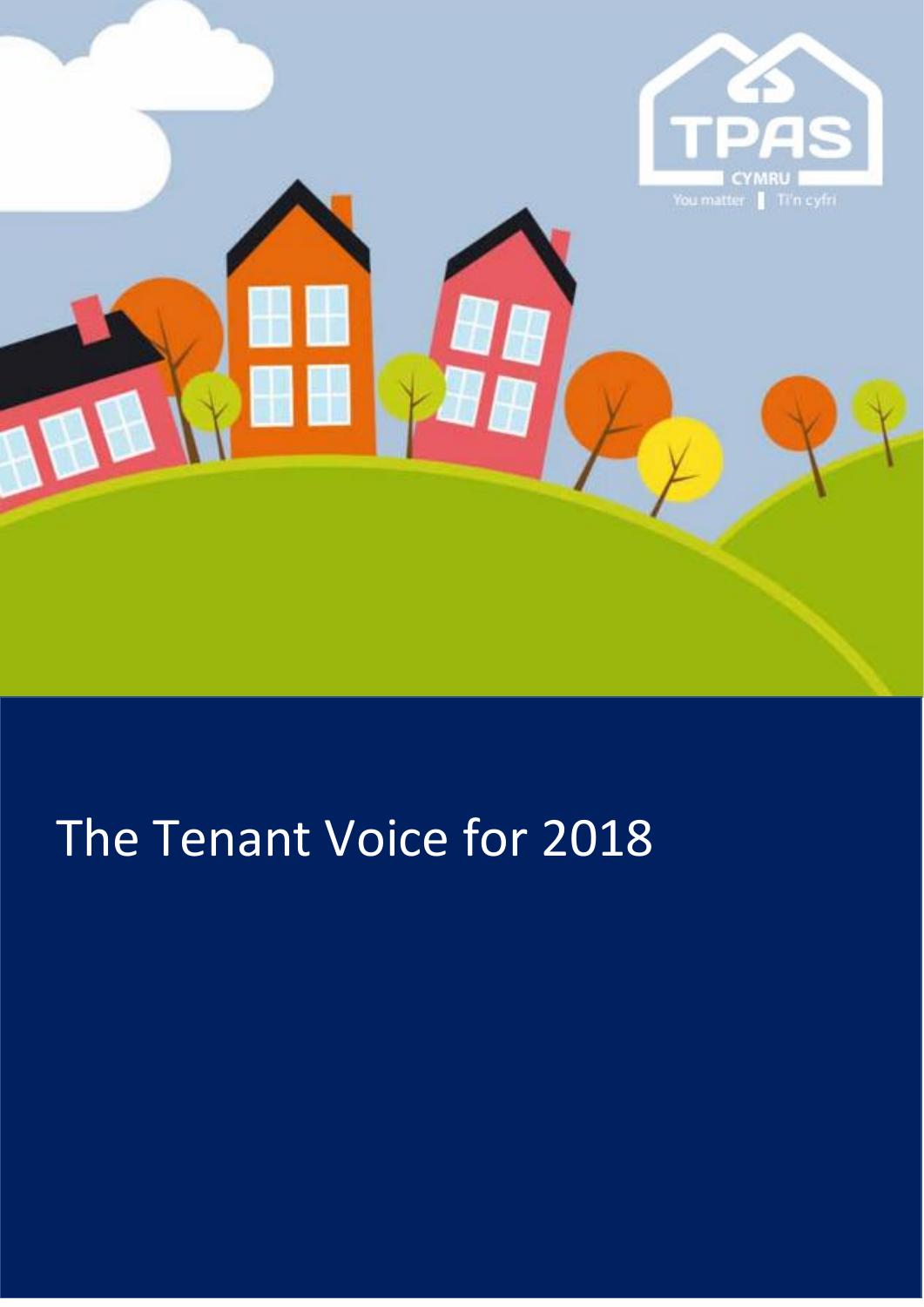#### **Introduction**

To ensure that tenants voice is heard at a strategic decision-making level, TPAS Cymru have circulated four tenant surveys throughout 2018; regularly feeding back the results to the Regulatory Board for Wales. To circulate these surveys, we have used our survey community; Tenant Pulse and general feedback from tenants during our regional events and networks. The surveys covered a range of areas, including Value for Money, repairs, general tenant satisfaction regarding their properties and landlords, and Affordable Housing in Wales.

### **2018 points from Tenant Pulse**

- We recruited a new staff member (Lewis) to lead on Tenant Pulse
- The number of participants has doubled during 2018
- Established that 2/3rds of tenants are of working age
- We delivered four surveys in total
- RBW has really valued the insight from tenants
- The results from the Affordable Housing survey were used at the CIH Tyfu Tai event, TPAS Cymru annual conference and the CHC annual conference
- The results from the surveys have been on the agenda and discussed at tenant group meetings

#### **Methodology**

- 1. Tenant Pulse on-line and postal survey for Tenant Pulse members.
- 2. Completion of survey questionnaires at TPAS Cymru events.

#### **Response rates:**

The survey questions covered 4 areas; repairs, value for money, affordable housing and tenant satisfaction.

**Value for Money:** In total 235 tenants completed the survey. 166 members of Tenant Pulse completed the survey online. An additional 69 tenants completed the survey at TPAS Cymru events. At the time 398 tenants were signed up to Tenant Pulse meaning that the response rate was 42%.

**Repairs:** This was a Tenant Pulse survey for social housing tenants. At the time the survey was issued there were 571 social housing tenants registered on Tenant Pulse. In total 212 tenant completed the survey meaning that the response rate was 37%.

**Tenant Satisfaction:** This survey was sent out to members of our Tenant Pulse who were living in social housing. This was a total of 597 tenants with 185 completing the survey; an overall response rate of 31%

**Affordable Housing:** In total 224 tenants completed the survey; a 40% completion rate. Of the 224 responses, 206 were completed online whilst a further 18 were completed through paper copies.

## **Survey Results**

#### **Value for Money**

• Findings from the Value for Money report highlighted that a large percentage of social housing tenants felt that their rents were good value for money. This was influenced by several factors, the most important of which was the cost of energy bills. Tenants felt that to maintain value for money, landlords needed to keep both rents and service charges affordable and maintain